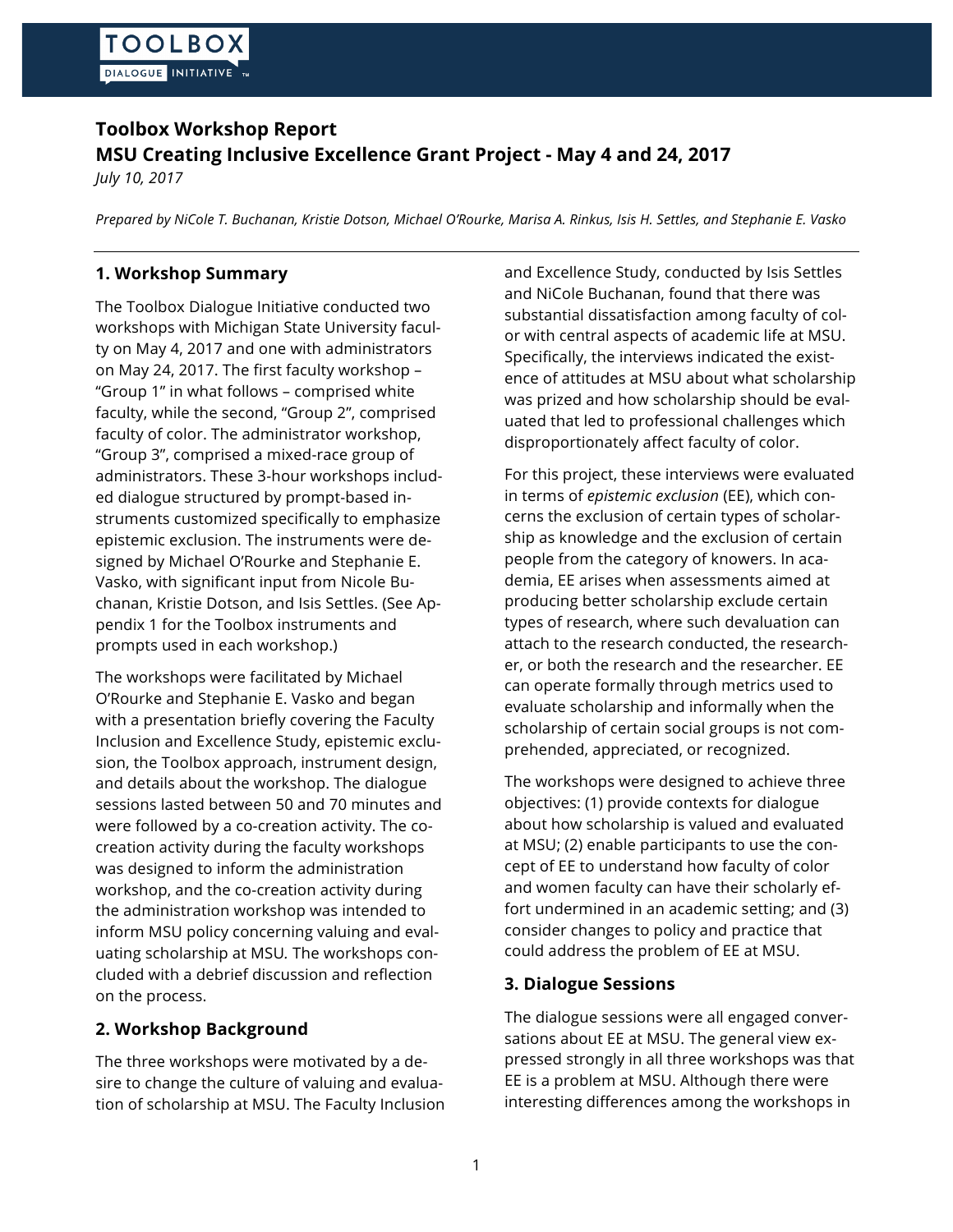#### terms of their path

through the issues and their use of the prompts (see Appendix 2), they all focused on ways in which conceptions of "good scholarship" can be used to marginalize certain types of research and certain groups of faculty. We summarize the themes discussed in these dialogues in terms of the distinction between the formal and informal operation of EE introduced above. (For information regarding the responses to the Likert prompts, see the summary statistics in Appendix 3, organized by workshop. $^{\rm 1})$ 

### *Formal Operation of EE*

EE operates formally through metrics that privilege certain types of scholarship and devalue other types. At MSU, there is widespread emphasis on receipt of grant monies and publication in "top tier" journals as marks of scholarly quality, but these metrics disenfranchise many faculty – including many faculty of color – who do not do research funded by large grants and who publish in journals that are the top tier in their field but are not regarded as top tier for evaluation purposes. For those doing community engaged research – which embodies MSU's land grant mission – meeting publication requirements can take more time owing to the fact that building trust in a community for such work can take time. In general, it was agreed that the "one-size-fits-all" approach to the evaluation of scholarship does not work.

There are a number of factors that support the formal operation of EE, including the desire to remain an AAU university and (in some cases) the phenomenon of "field envy" that results in the adoption of inappropriate standards and metrics from another field. More fundamentally, the formal operation of EE is self-reinforcing: those in power are disinclined to criticize the received standards of "significant scholarly quality" because such criticism could be understood

 

to impugn their own scholarly ability and their rise to power in academia.

### *Informal Operation of EE*

EE operates informally when little effort is made to understand scholarship that does not fit the profile of traditional research, which then goes unappreciated and unrecognized. Numerous examples were introduced in each workshop of how failure to understand scholarship can result in it being dismissed as not important or valuable. Faculty of color and those working with marginalized communities regularly confront this type of exclusion. Failure to understand and value scholarship that is not traditional can be found across MSU. It is especially problematic, however, when it manifests at the chair level, since at this level it has implications for evaluation: evaluators may feel competent to assess some research even though they don't understand it because they have prejudged it as *bad scholarship*.

Factors in place at MSU that underwrite the informal operation of EE include:

- Inequitable emphasis on service for faculty of color and women, resulting in the loss of time to pursue scholarly goals
- Lack of mentoring for faculty of color that is sensitive to their professional reality
- Lack of a real effort to retain faculty of color

Each of these factors contributes to the misimpression that faculty of color and others who are excluded epistemically don't "measure up" to standards of academic acceptability.

An important factor that underwrites both the formal and informal operation of EE is the lack of consistency in tenure and promotion (T&P) standards across the university, and lack of alignment between annual review standards and T&P standards.

## **4. Co-Creation Activities**

The information collected in the co-creation activities can be found in Appendix 4. In Groups 1

 $1$  Because the prompts are meant to spur discussion and are not psychometrically validated measures, the interpretation here cannot be generalized beyond the participants of this workshop.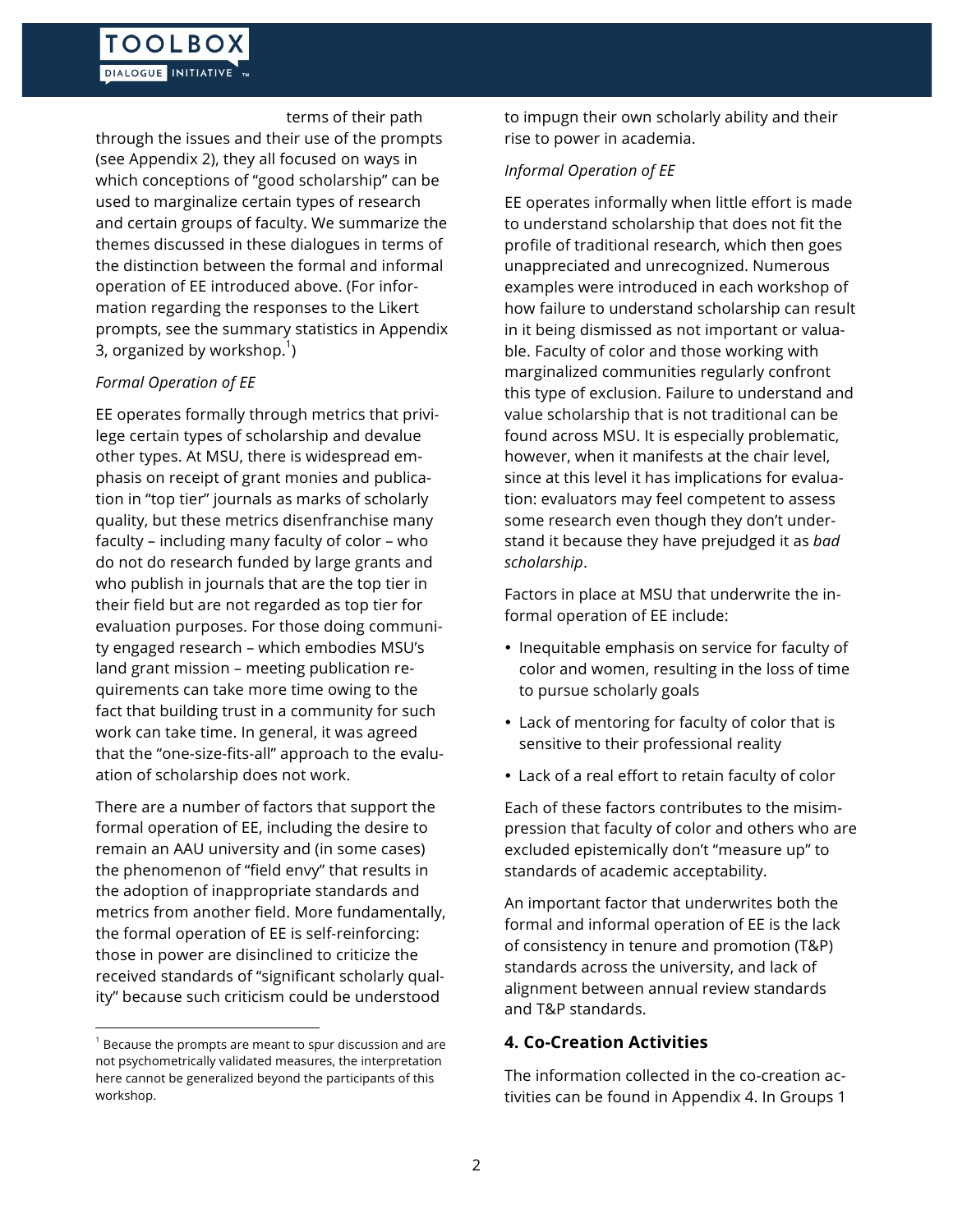and 2, participants

were asked to brainstorm five topics from the discussion about which they believe MSU administrators need to be informed. Participants were first given time to reflect individually and then placed into small groups and asked to share their topics and create a list of five takeaways. The results of both groups were used to create new prompts for the administrator workshop (highlighted prompts in the Administrator Instrument in Appendix 1).

Group 3 participants were asked to identify one issue raised in the discussion and develop a concrete plan to address the issue at MSU. Participants were first given time to reflect individually and then were placed in two small groups to share their issues and plans and work on one issue and plan together. Both small groups in Group 3 identified promotion and tenure as their issue, and developed thoughts around this issue at MSU.

## **5. Recommendations**

Based on our findings across the teams, we submit the following specific recommendations for consideration:

- Modify the T&P process: A university-wide effort to reshape the T&P process should be holistic and should emphasize faculty development; the process should begin with the offer letter and be reflected by consistent annual review processes that align well with the T&P process; among other specific elements, the value of service should be reconsidered, especially in light of the inequitable service burden that some faculty are expected to bear.
- Mandatory bias training for department chairs: This training should highlight the challenges that confront diverse faculty, with an emphasis on epistemic exclusion; it should emphasize the value of mentoring that reflects the specific needs of diverse faculty and should also highlight the importance of managing ignorance when one is not sufficiently

familiar with scholarship to evaluate it; this training could be online, but it could also be delivered in the form of a workshop.

- Bias training for all faculty: This training would be similar to bias training for chairs, emphasizing challenges related to epistemic exclusion and the importance of mentoring that is suited to their professional realities; it could be offered as a workshop in conjunction with new faculty orientation.
- Implement a unit diversity report: Require of each unit (department/school/center/institute) a report that details (a) efforts to increase diversity within the unit, (b) efforts to create an inclusive environment within the unit, and (c) efforts to address any specific concerns related to epistemic exclusion within the unit. This report could be prepared for review by college-level administrators.
- Formalize the process of using outside evaluators for faculty whose scholarship requires it: This process should involve identification of the conditions under which such evaluation would be required and how evaluators would be located and compensated for their efforts.
- Mentoring program for faculty of color: A university-wide mentoring program designed specifically for faculty of color should be implemented. This should include creating a network of mentors that include people outside of MSU who are willing to provide guidance under specific circumstances and should involve explicit professional rewards for those who participate as mentors.
- Commitment to hire senior-level faculty of color: There should be a committed effort to hire senior-level faculty of color. As one administrator put it, it is "very important to have women and people of color in the room when decisions are made." This requires having more faculty of color, specifically, in prominent positions in the university.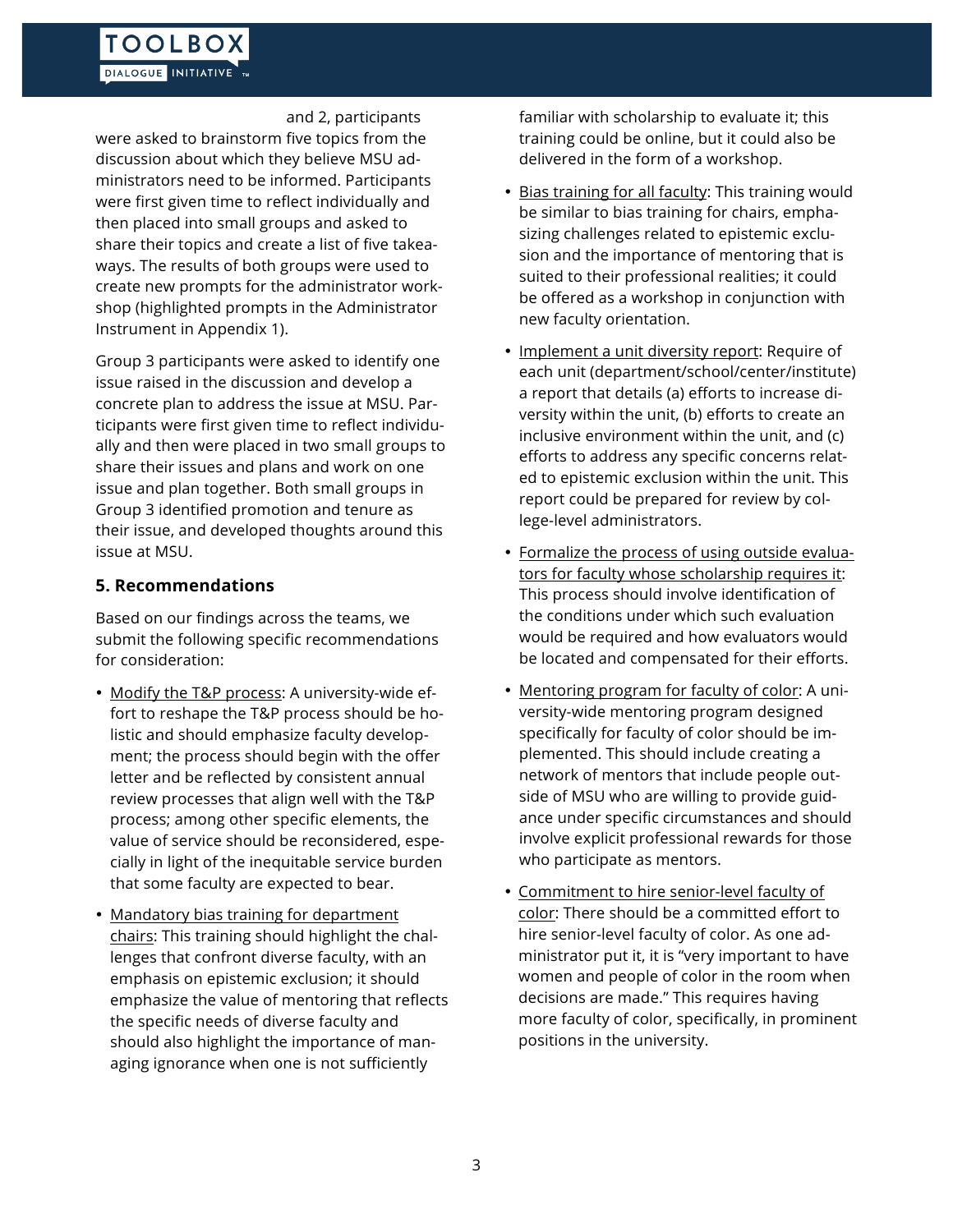## **Appendix 1 – Pre/Post Toolbox Instruments**

Likert scale for the prompts: *Disagree Agree* 1 2 3 4 5 I don't know N/A

### **Faculty Instrument**

#### **Bias in the Value of Scholarship**

Core Questions: Are some types of scholarship more highly valued than others? If so, does this disadvantage certain groups more than others?

- 1. MSU should do more to support non-traditional forms of scholarship.
- 2. MSU's interest in diversity is reflected in MSU's expectations of scholars.
- 3. MSU takes concrete action to support the individuality of scholars.
- 4. MSU expresses a bias against certain groups of people by not valuing research on social issues.
- 5. Certain disciplines are treated with more respect in interdisciplinary collaborations.
- 6. Engaging as an expert with a community should count as a research accomplishment.
- 7. To survive as a faculty member at MSU, you must prove your worth over and over again.

### **Bias in the Evaluation of Scholarship**

Core Question: Are there ways bias affects the evaluation of scholarship?

- 1. Phrases like "of significant quality" are too ambiguous for use in promotion and tenure decisions.
- 2. "One size fits all" does not work as an approach to standards for promotion and tenure.
- 3. My scholarship is reflected in my unit's promotion and tenure standards.
- 4. My department does not have the expertise to evaluate my work.
- 5. Incentivizing publication in top-tier journals can produce an unhealthy research culture.
- 6. Faculty of color and women at MSU are held to higher standards than white male faculty.
- 7. The standards for professional success at MSU are applied consistently.

### **Marginalization Due to Scholarship**

Core Question: Are scholars at MSU marginalized due to their scholarship?

- 1. Maintaining the legitimacy of my work within my department is exhausting.
- 2. MSU provides a welcoming atmosphere for my professional work.
- 3. I have felt marginalized because of my research interests.
- 4. Mutual respect among faculty members requires mutual understanding of one's scholarly orientation.
- 5. My scholarly work is valued in my department.
- 6. There are people in my unit/department who do not appreciate my work because they do not understand it.
- 7. The research interests of faculty of color are perceived to be more closely aligned with identity than the research interests of white faculty.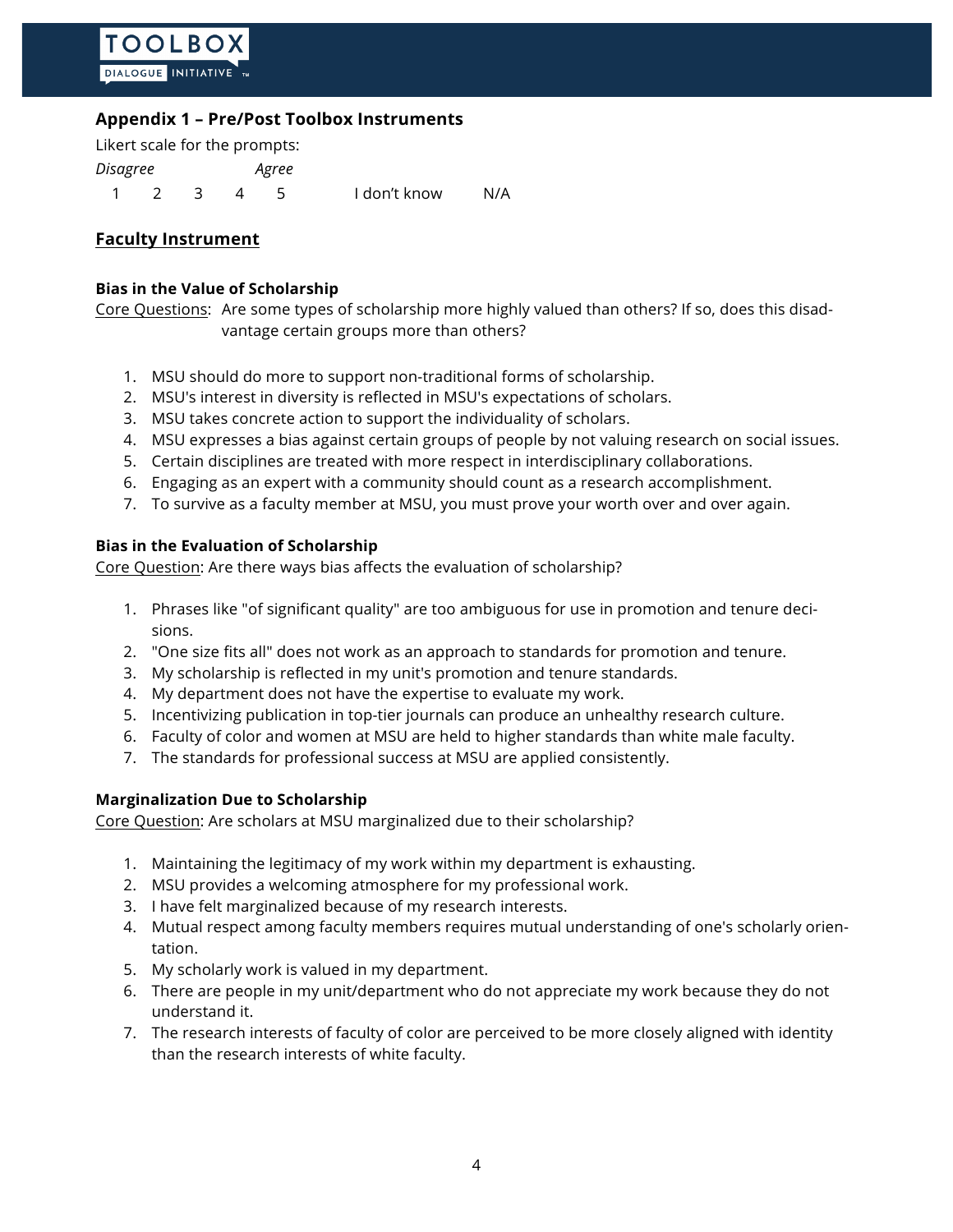## **Administrator Instrument –** *new prompts italicized*

### **Bias in the Value of Scholarship**

Core Questions: Are some types of scholarship more highly valued than others? If so, does this disadvantage certain groups more than others?

- 1. MSU should do more to support non-traditional forms of scholarship.
- 2. MSU's interest in diversity is reflected in MSU's expectations of scholars.
- 3. *MSU's land grant ethos is reflected in MSU's expectations of scholars.*
- 4. MSU expresses a bias against certain groups of people by not valuing research on social issues.
- 5. The research interests of faculty of color are perceived to be more closely aligned with identity than the research interests of white faculty.
- 6. Engaging as an expert with a community should count as a research accomplishment.
- 7. To survive as a faculty member at MSU, you must prove your worth over and over again.
- 8. *Faculty of color and women feel their scholarly work is not valued in their departments.*

### **Bias in the Evaluation of Scholarship**

Core Question: Are there ways that bias affects the evaluation of scholarship?

- 1. Phrases like "of significant quality" are too ambiguous for use in promotion and tenure decisions.
- 2. "One size fits all" does not work as an approach to standards for promotion and tenure.
- *3. For some faculty members, there is no one in their department with the expertise to evaluate their work.*
- 4. Incentivizing publication in top-tier journals can produce an unhealthy research culture.
- *5. MSU must develop a plan for evaluating all aspects of academic performance that explicitly addresses racial and gender biases.*
- 6. Faculty of color and women at MSU are held to higher standards than white male faculty.
- 7. The standards for professional success at MSU are applied consistently.

## *Marginalization and Institutional Structures*

*Core Question: Are scholars at MSU marginalized due to university structures (e.g., culture, policies, infrastructure)?*

- 1. MSU provides a welcoming atmosphere for the professional work of all faculty.
- 2. Mutual respect among faculty members requires mutual understanding of one's scholarly orientation.
- 3. *MSU must increase the number of senior-level hires of faculty of color.*
- 4. *MSU provides appropriate mentoring for faculty at all levels.*
- 5. *MSU must ensure that department chairs are more responsive to the interests of their faculty than they are to the interests of the administration.*
- 6. *MSU administration must ensure that promotion and tenure standards at MSU are transparent and consistently applied.*
- 7. *MSU must take a stronger position to support faculty of color at all career stages.*
- 8. *Some faculty members are unfairly marginalized because of their research interests.*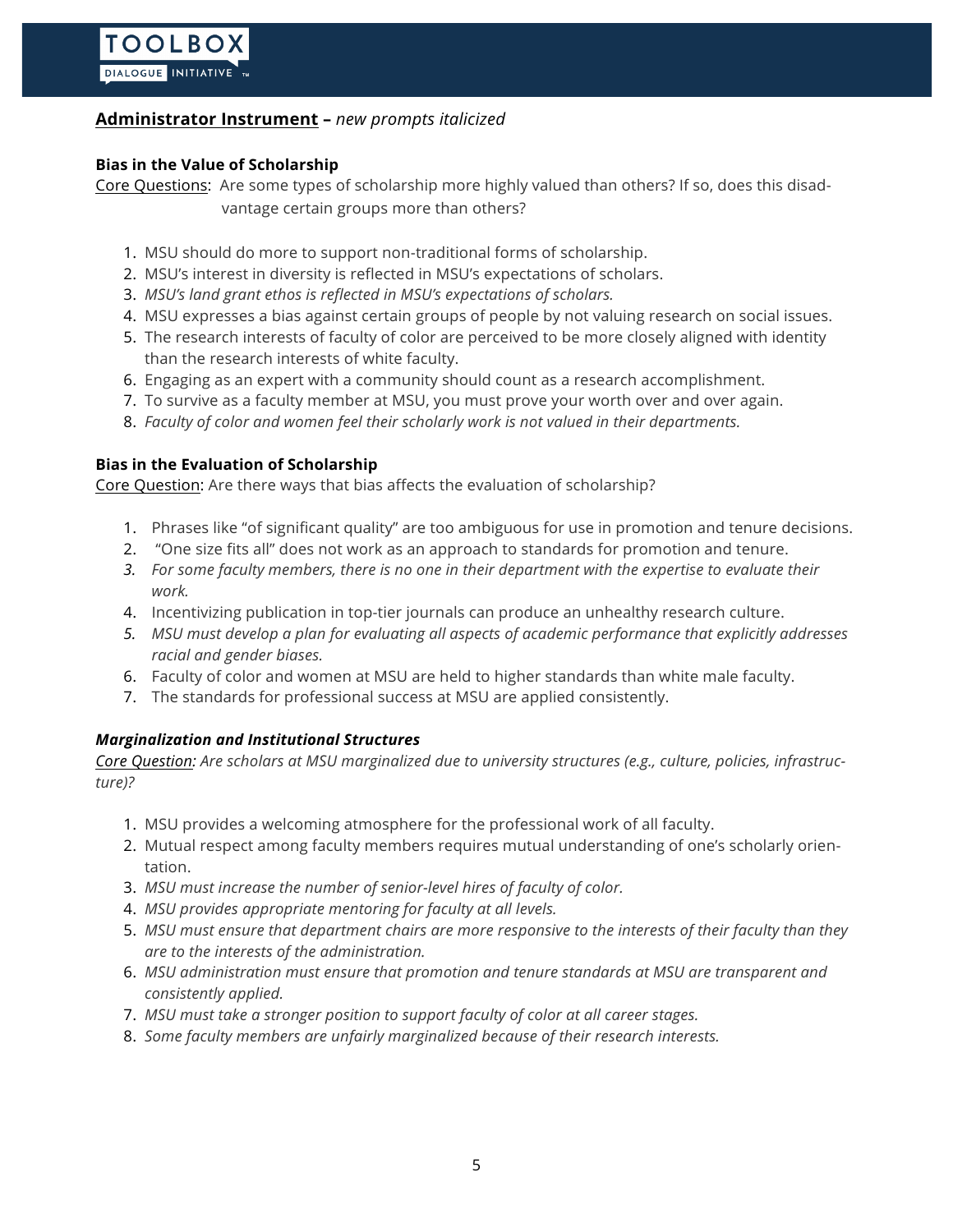# **Appendix 2 – Summary of Participant Comments in Dialogue Sessions**

|                 | Group 1                                                                                                                                                                                                                                                                                                                                                                                                                                                                                                                                                                                                                                                                                                                                                                                                                                        | Group <sub>2</sub>                                                                                                                                                                                                                                                                                                                                                                                                                                                                                                                                                                                                                                                                                                                                                                                                                                                                                                                                                                                                                        | Group 3                                                                                                                                                                                                                                                                                                                                                                                                                                                                                                                                                                                          |
|-----------------|------------------------------------------------------------------------------------------------------------------------------------------------------------------------------------------------------------------------------------------------------------------------------------------------------------------------------------------------------------------------------------------------------------------------------------------------------------------------------------------------------------------------------------------------------------------------------------------------------------------------------------------------------------------------------------------------------------------------------------------------------------------------------------------------------------------------------------------------|-------------------------------------------------------------------------------------------------------------------------------------------------------------------------------------------------------------------------------------------------------------------------------------------------------------------------------------------------------------------------------------------------------------------------------------------------------------------------------------------------------------------------------------------------------------------------------------------------------------------------------------------------------------------------------------------------------------------------------------------------------------------------------------------------------------------------------------------------------------------------------------------------------------------------------------------------------------------------------------------------------------------------------------------|--------------------------------------------------------------------------------------------------------------------------------------------------------------------------------------------------------------------------------------------------------------------------------------------------------------------------------------------------------------------------------------------------------------------------------------------------------------------------------------------------------------------------------------------------------------------------------------------------|
| Formal          | • Scholarship is all that matters<br>• Commitment to "top tier" journals and grant<br>monies<br>o This is driven by a desire to remain an AAU<br>university<br>o It adversely affects those who work with<br>marginalized communities<br>o Also a function of "field envy"<br>• "At the level where work happens, no ability to<br>define what's good work and what's not"                                                                                                                                                                                                                                                                                                                                                                                                                                                                     | • There is a need to recognize different forms of<br>scholarship - the "one size fits all" approach does<br>not work<br>• When working with communities, there is a need<br>to take time to establish trust, which is not<br>acknowledged - comm engagement is not<br>acknowledged as research and should be<br>Disconnect between being a land grant university<br>and the value placed on outward facing,<br>community-engaged scholarship<br>Should also own our history as a land grant and<br>acknowledge the erasure of indigenous people                                                                                                                                                                                                                                                                                                                                                                                                                                                                                           | • Reinforce idea that national-level expectations<br>(associated with AAU) influence internal metrics at MSU<br>- insecurity about how MSU is perceived<br>• To what extent can MSU change the evaluation system<br>for scholarship on its own?<br>o Create a campus-wide understanding of how<br>scholarship is viewed and evaluated<br>o Develop consistent, university-wide standards<br>• The system is self-reinforcing - those with credibility<br>have obtained it by being good according to traditional<br>metrics, so they are disincentivized to change or<br>challenge those metrics |
| <b>Informal</b> | • There is a need to prove scholarly worth over and<br>over<br>o Value is determined by grant monies<br>o Certain methods are more respected than<br>other methods (e.g., quant over qual)<br>• Mentoring is critical<br>• Annual review is not aligned with tenure and<br>promotion process<br>o This fact highlights the importance of the chair<br>level when it comes to EE<br>o Transparency of process does not necessarily<br>entail lack of bias<br>• Those who work with marginalized communities<br>find themselves marginalized - "stigma<br>transference"<br>• Some groups of people (e.g., faculty of color,<br>women) do more than their share of service,<br>which is not rewarded<br>• Academia is a "white man's game", and the rules<br>are set for white men; they haven't been changed<br>even though academia has changed | Concerned about faculty of color who study<br>people of color, which is devalued scholarship<br>o Lack of support for this work leads to lack of<br>understanding (and vice versa)<br>o Research is perceived as "me-search" for<br>faculty of color only<br>• Mentoring issues<br>o Specific examples of advice given that goes<br>against either one's scholarly inclination or<br>against what is typically expected for success<br>o Could support mentor matching outside MSU<br>Signs of racism in how people are treated in their<br>units<br>Faculty of color encounter disrespect in the<br>classroom when trying to do an honest job<br>External commitment to diversity is not changing<br>the culture internally; university stance reflected<br>in all departments<br>o Lack of retention of faculty of color -<br>attempting to erase people<br>o The university should have three diversity<br>goals: retain faculty of color, recruit faculty of<br>color, and get administration to appreciate the<br>work we have to do | • Emphasis on mentoring<br>Outside mentoring?<br>$\circ$<br>Don't mentor away from passion<br>• Reward chairs for admitting when they don't know<br>Incentivize honesty and a commitment to equitable<br>$\circ$<br>and informed evaluation<br>o Finding people with the right scholarly expertise to<br>evaluate work fairly<br>• Very important to have women and people of color in<br>the room when decisions are made<br>• Top-down vs. bottom-up support for these processes -<br>change should be encouraged in both directions                                                           |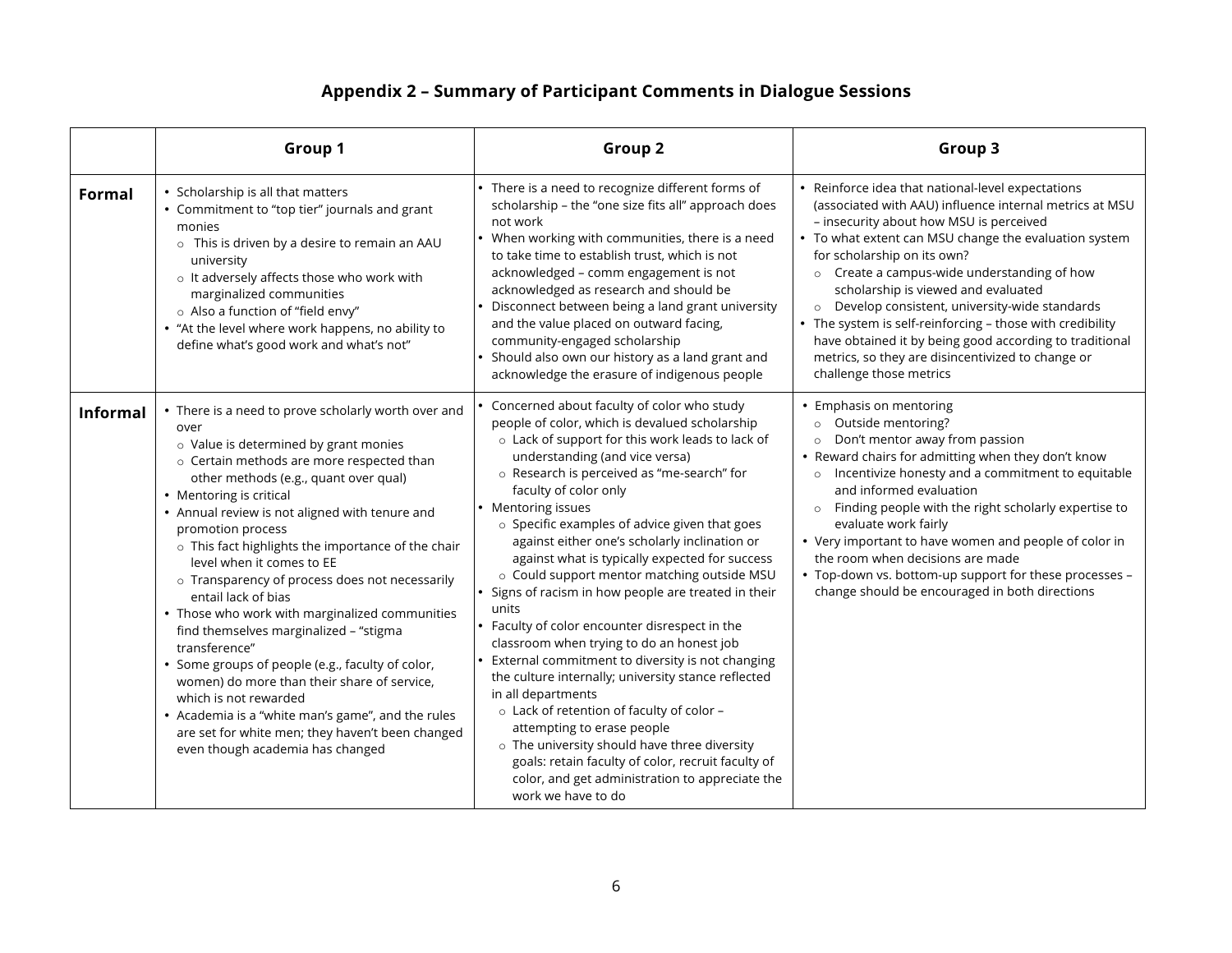# **Appendix 3 – Pre/Post Likert Data**

## Group 1

**Bias in the Value of Scholarship** – Are some types of scholarship more highly valued than others? If so, does this disadvantage certain groups more than others?



**Fig. 1.** The mean before and after scores for the module "Bias in the Value of Scholarship" – Group 1  $(n=9)$ 

Likert scale 1=disagree, 5=agree

Note: non-response, "don't know" and "not applicable" responses have been removed for computational reasons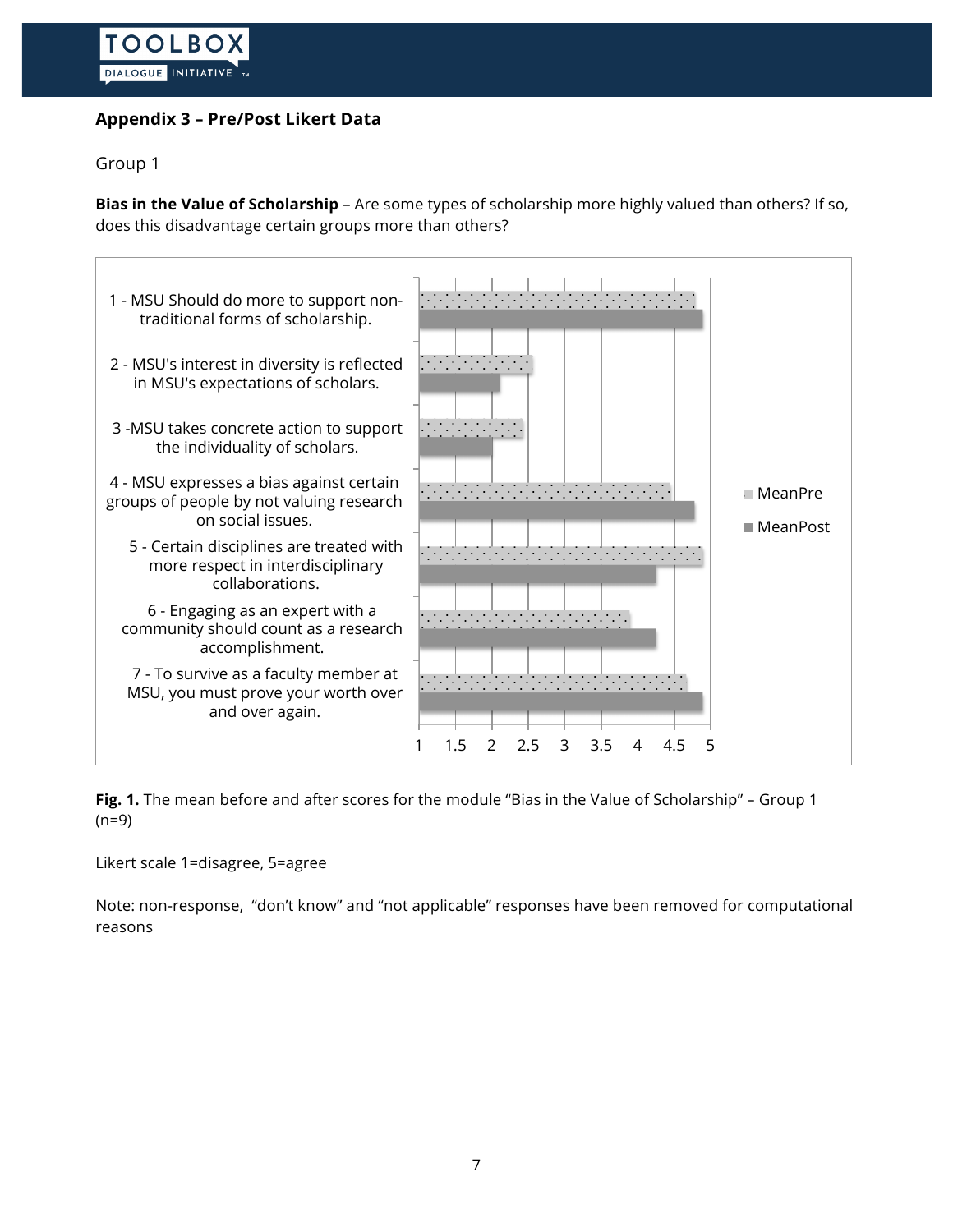#### **Bias in the Evaluation of Scholarship** – Are there ways bias affects the evaluation of scholarship?



**Fig. 2.** The mean before and after scores for the module "Bias in the Evaluation of Scholarship" – Group 1  $(n=9)$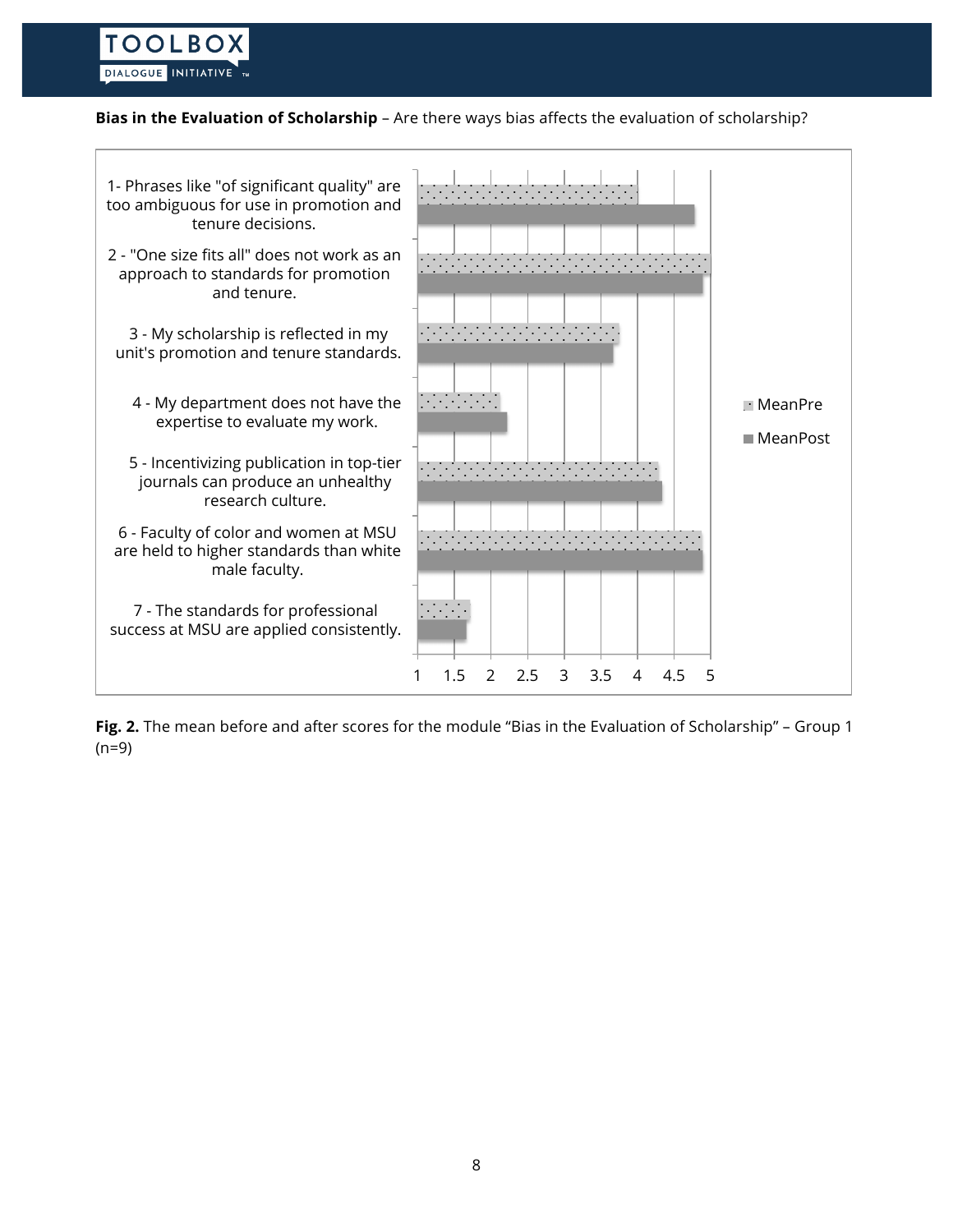### **Marginalization Due to Scholarship** – Are scholars at MSU marginalized due to their scholarship?



**Fig. 3.** The mean before and after scores for the module "Marginalization Due to Scholarship" – Group 1  $(n=9)$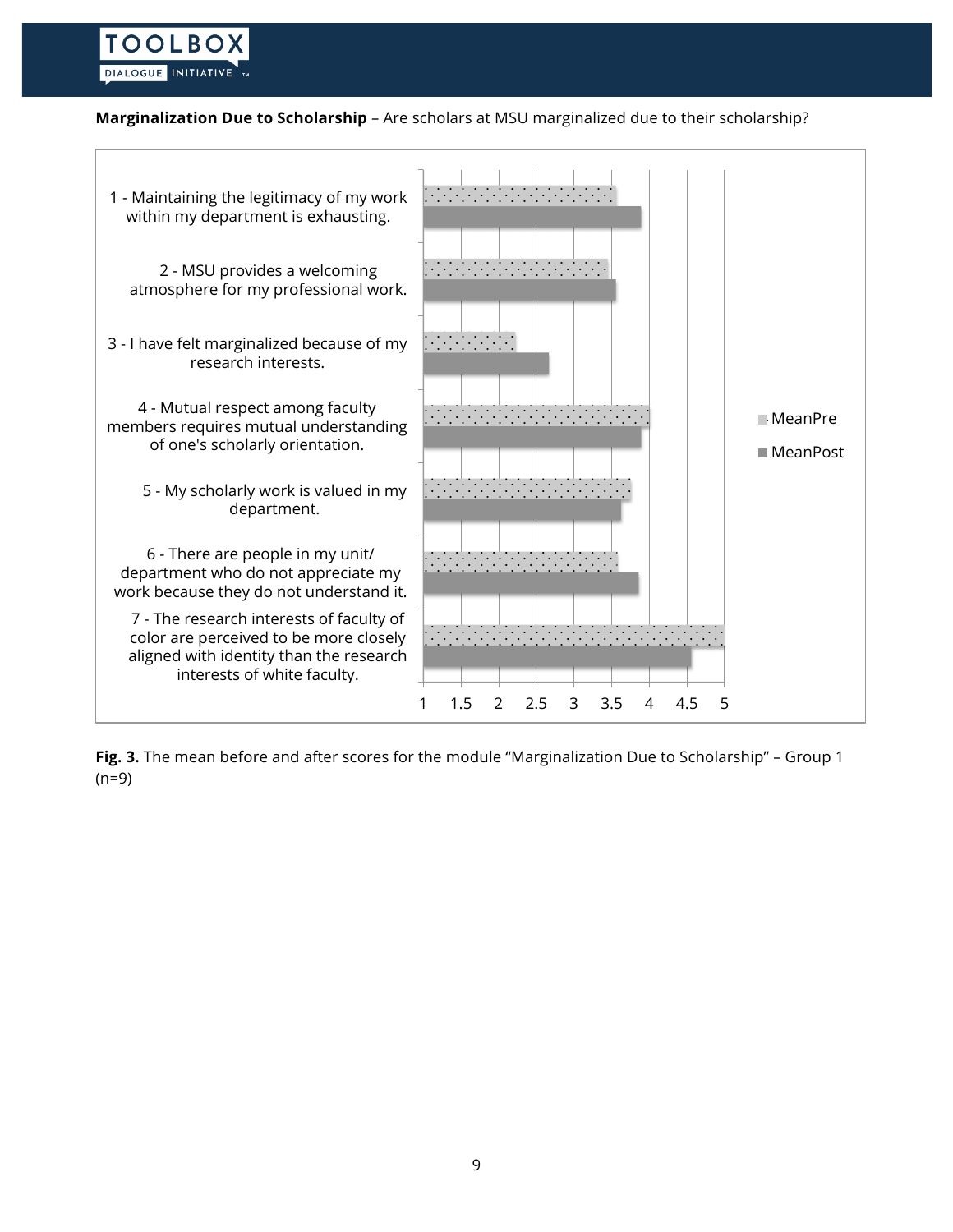|  |  | <b>Table 1.</b> Means and standard deviations for pre- and post-Likert scores -Group 1 (n=9) |
|--|--|----------------------------------------------------------------------------------------------|
|--|--|----------------------------------------------------------------------------------------------|

|                                                           | Pre            | <b>Post</b>     |
|-----------------------------------------------------------|----------------|-----------------|
| Prompt                                                    | Mean/SD        | Mean/SD         |
| <b>Bias in Evaluation of Scholarship</b>                  |                |                 |
| 1 - Phrases like "of significant quality" are too ambigu- |                |                 |
| ous for use in promotion and tenure decisions.            | 4.00 (1.00)    | 4.78 (0.42)     |
| 2 - "One size fits all" does not work as an approach to   |                |                 |
| standards for promotion and tenure.                       | 5.00(0.00)     | 4.89 (0.31)     |
| 3 - My scholarship is reflected in my unit's promotion    |                |                 |
| and tenure standards.                                     | 3.75(1.20)     | 3.67(1.15)      |
| 4 - My department does not have the expertise to          |                |                 |
| evaluate my work.                                         | 2.13(1.27)     | 2.22(1.23)      |
| 5 - Incentivizing publication in top-tier journals can    |                |                 |
| produce an unhealthy research culture.                    | 4.29(0.45)     | 4.33 (1.05)     |
| 6 - Faculty of color and women at MSU are held to         |                |                 |
| higher standards than white male faculty.                 | 4.88 (0.33)    | 4.89 (0.31)     |
| 7 - The standards for professional success at MSU are     |                |                 |
| applied consistently.                                     | 1.71 (1.03)    | 1.67(0.82)      |
| <b>Bias in Value of Scholarship</b>                       |                |                 |
| 1 - MSU Should do more to support non-traditional         |                |                 |
| forms of scholarship.                                     | 4.78 (0.42)    | 4.89 (0.31)     |
| 2 - MSU's interest in diversity is reflected in MSU's ex- |                |                 |
| pectations of scholars.                                   | 2.56(0.68)     | 2.11(1.20)      |
| 3 -MSU takes concrete action to support the individual-   |                |                 |
| ity of scholars.                                          | $2.43(0.49)$ * | $2.00(0.87)$ *  |
| 4 - MSU expresses a bias against certain groups of        |                |                 |
| people by not valuing research on social issues.          | 4.44 (0.50)    | 4.78 (0.42)     |
| 5 - Certain disciplines are treated with more respect in  |                |                 |
| interdisciplinary collaborations.                         | 4.89 (0.31)    | $4.25(1.30)*$   |
| 6 - Engaging as an expert with a community should         |                |                 |
| count as a research accomplishment.                       | 3.89 (0.99)    | 4.25 $(0.66)$ * |
| 7 - To survive as a faculty member at MSU, you must       |                |                 |
| prove your worth over and over again.                     | 4.67(0.47)     | 4.89 (0.31)     |
| <b>Marginalization Due to Scholarship</b>                 |                |                 |
| 1 - Maintaining the legitimacy of my work within my       |                |                 |
| department is exhausting.                                 | 3.56(1.71)     | 3.89(1.37)      |
| 2 - MSU provides a welcoming atmosphere for my pro-       |                |                 |
| fessional work.                                           | 3.44(1.17)     | 3.56(1.17)      |
| 3 - I have felt marginalized because of my research in-   |                |                 |
| terests.                                                  | 2.22(1.40)     | 2.67(1.33)      |
| 4 - Mutual respect among faculty members requires         |                |                 |
| mutual understanding of one's scholarly orientation.      | 4.00(1.15)     | 3.89(1.37)      |
| 5 - My scholarly work is valued in my department.         | $3.75(0.97)^*$ | $3.63(1.32)$ *  |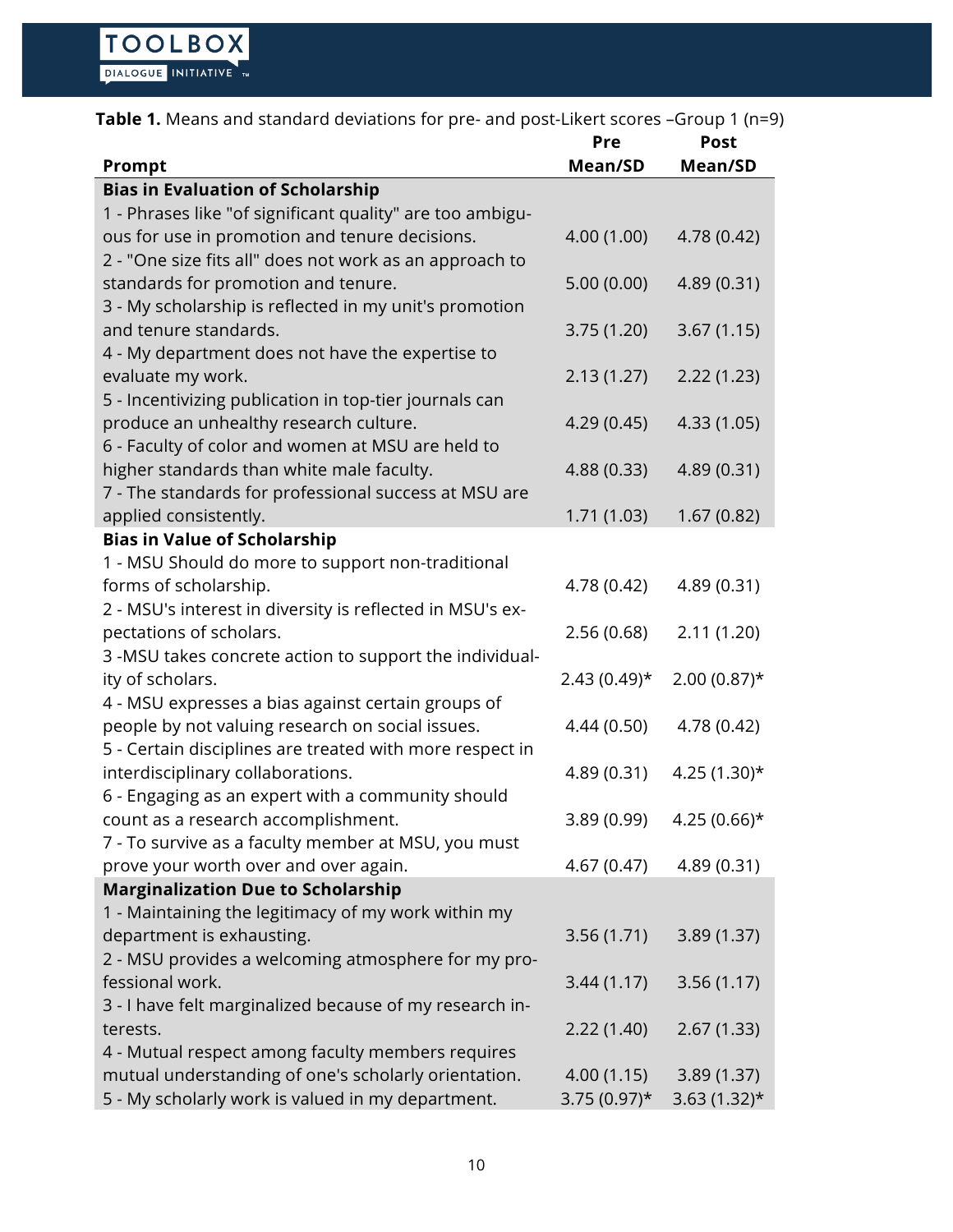**TOOLBOX** 

**Note**: In processing the data to compute report means and standard deviations we remove blank items as well as 'don't know' and 'not applicable' responses.

\* indicates prompts that elicited 'don't know' responses that were removed for the computation of means and standard deviations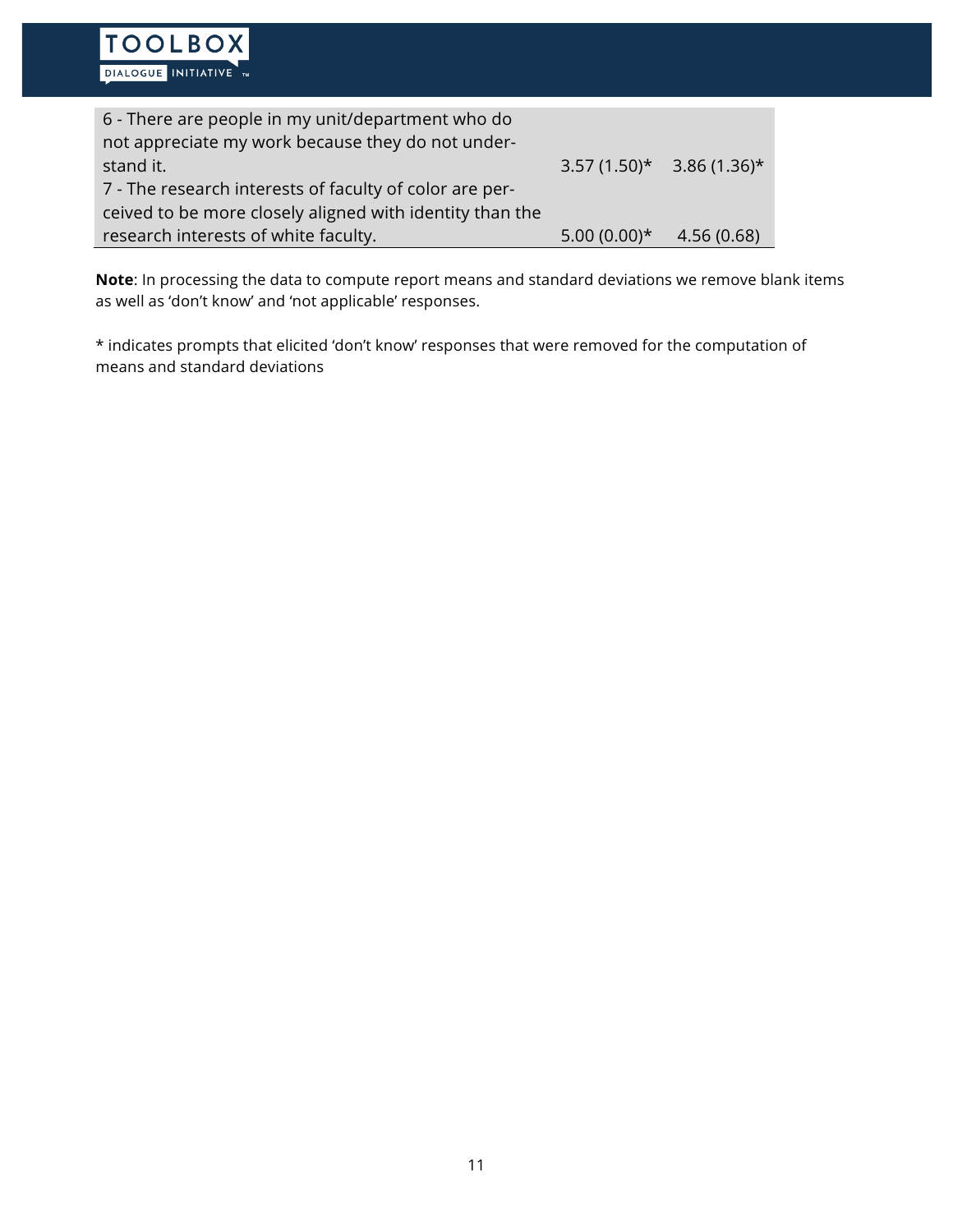# Group 2

**Bias in the Value of Scholarship** – Are some types of scholarship more highly valued than others? If so, does this disadvantage certain groups more than others?



**Fig. 4.** The mean before and after scores for the module "Bias in the Value of Scholarship" – Group 2 (n=8)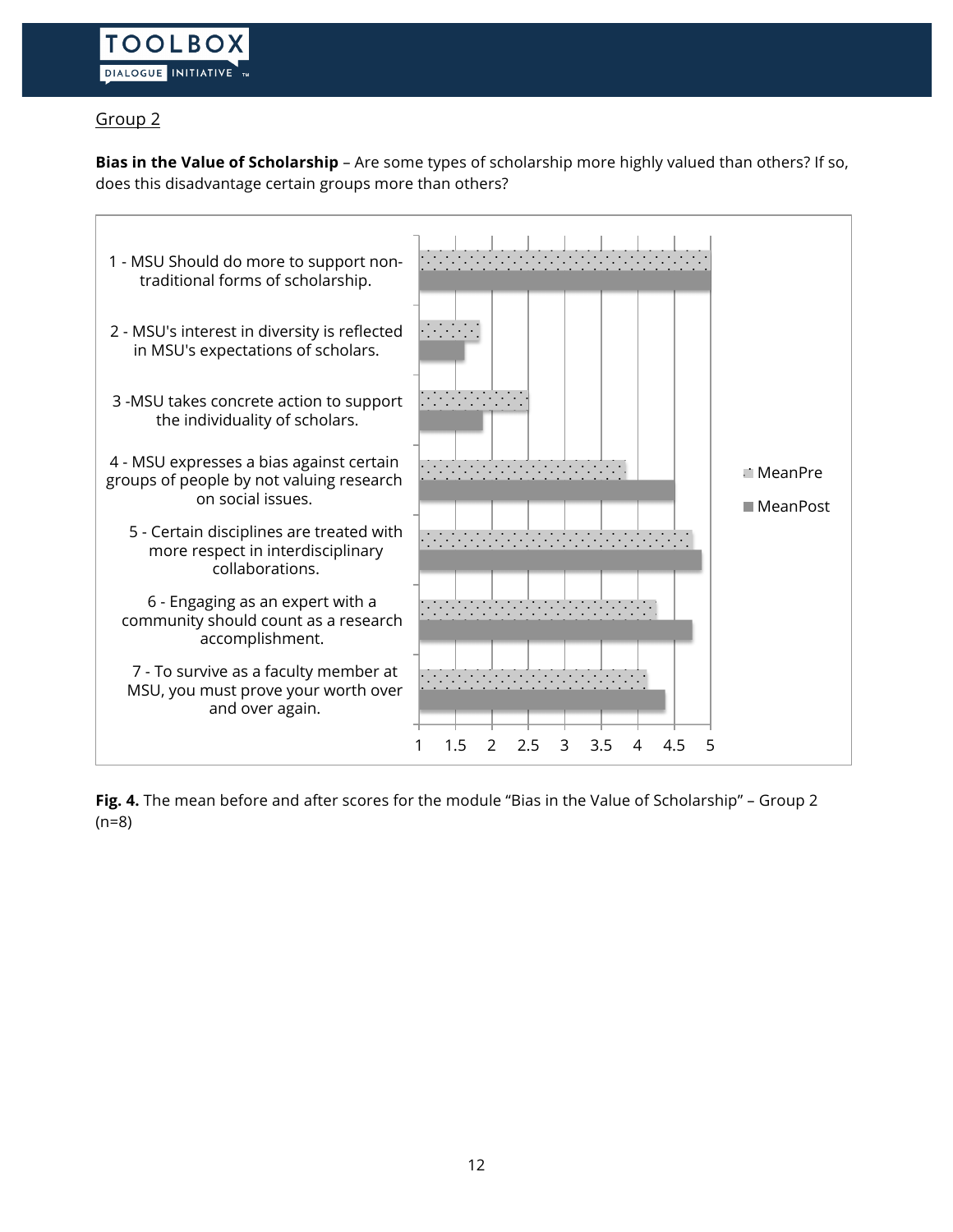#### **Bias in the Evaluation of Scholarship** – Are there ways bias affects the evaluation of scholarship?



**Fig. 5.** The mean before and after scores for the module "Bias in the Evaluation of Scholarship" – Group 2 (n=8)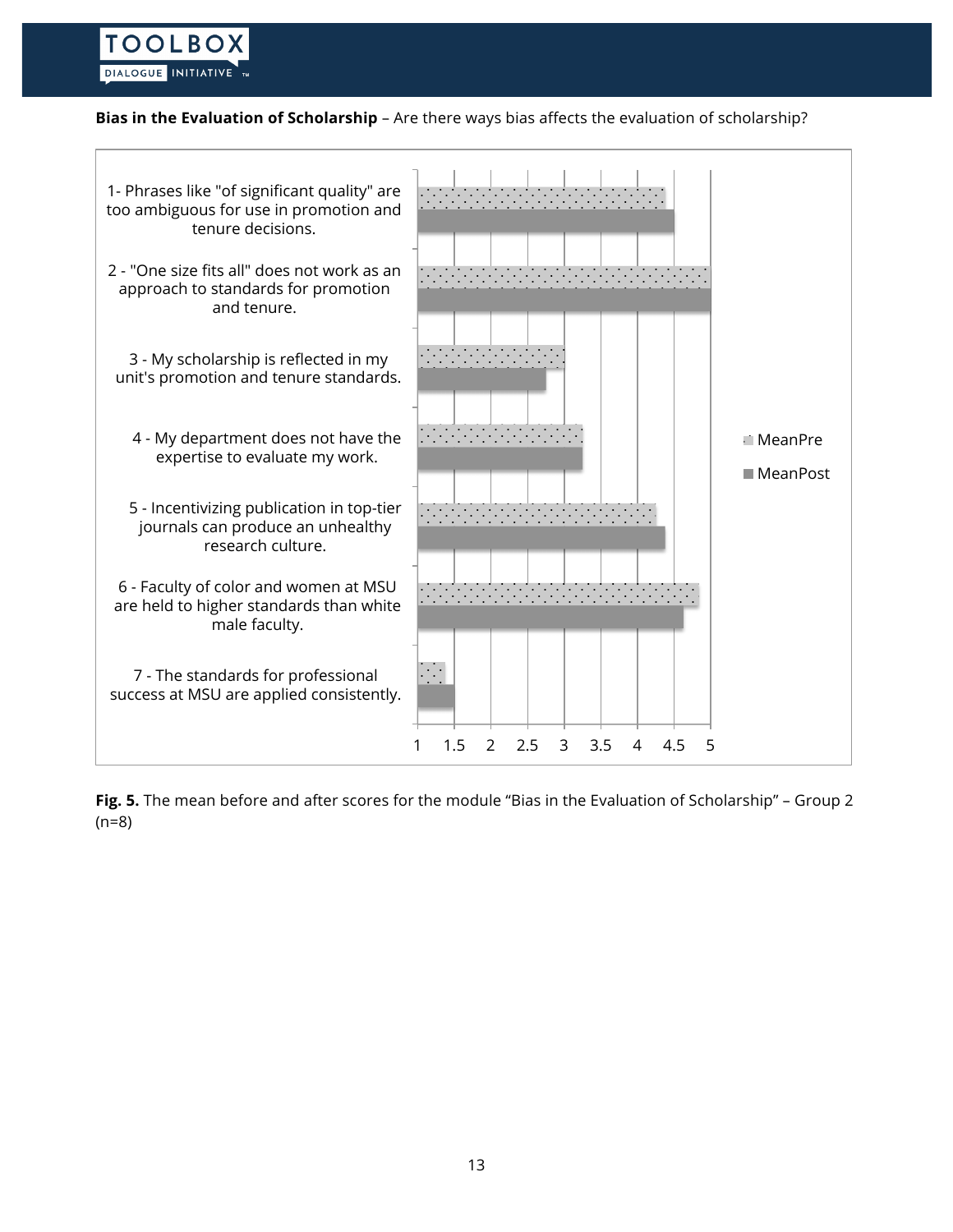### **Marginalization Due to Scholarship** – Are scholars at MSU marginalized due to their scholarship?



**Fig. 6.** The mean before and after scores for the module "Marginalization Due to Scholarship" – Group 2 (n=8)

Likert scale 1=disagree, 5=agree

Note: non-response, "don't know" and "not applicable" responses have been removed for computational reasons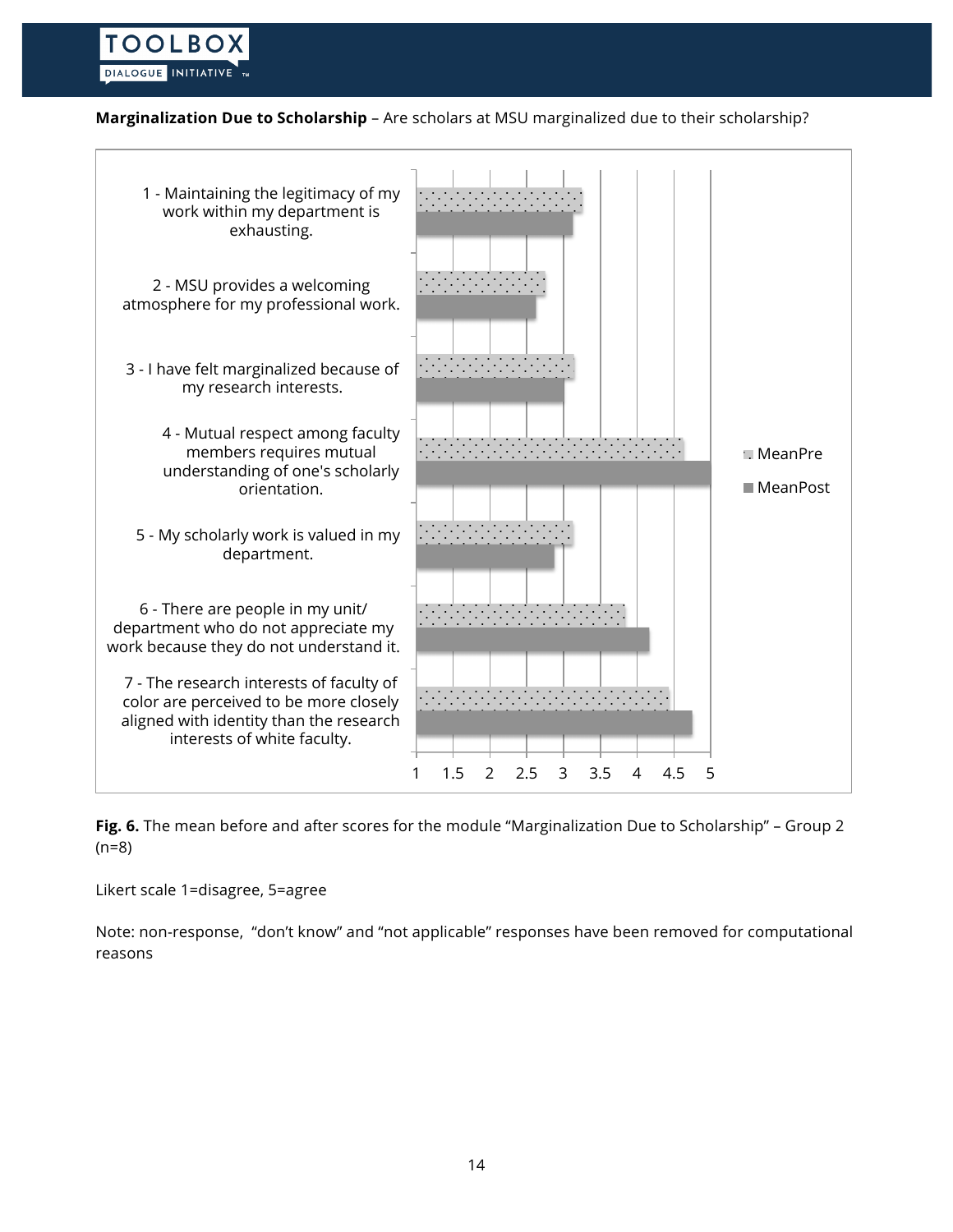| Table 2. Means and standard deviations for pre- and post-Likert scores -Group 2 (n=8) |                |                        |
|---------------------------------------------------------------------------------------|----------------|------------------------|
| Prompt                                                                                | Pre<br>Mean/SD | <b>Post</b><br>Mean/SD |
| <b>Bias in the Evaluation of Scholarship</b>                                          |                |                        |
| 1 - Phrases like "of significant quality" are too ambiguous                           |                |                        |
| for use in promotion and tenure decisions.                                            | 4.38 (0.99)    | 4.50(0.71)             |
| 2 - "One size fits all" does not work as an approach to                               |                |                        |
| standards for promotion and tenure.                                                   | 5.00(0.00)     | 5.00(0.00)             |
| 3 - My scholarship is reflected in my unit's promotion and                            |                |                        |
| tenure standards.                                                                     | 3.00(1.80)     | 2.75(1.64)             |
| 4 - My department does not have the expertise to evaluate                             |                |                        |
| my work.                                                                              | 3.25(1.64)     | 3.25(1.64)             |
| 5 - Incentivizing publication in top-tier journals can produce                        |                |                        |
| an unhealthy research culture.                                                        | 4.25 (1.09)    | 4.38 (0.86)            |
| 6 - Faculty of color and women at MSU are held to higher                              | 4.83           |                        |
| standards than white male faculty.                                                    | $(0.37)^*$     | 4.63 (0.99)            |
| 7 - The standards for professional success at MSU are ap-                             |                |                        |
| plied consistently.                                                                   | 1.38(0.48)     | 1.50(1.00)             |
| <b>Bias in the Value of Scholarship</b>                                               |                |                        |
| 1 - MSU Should do more to support non-traditional forms                               | 5.00           |                        |
| of scholarship.                                                                       | $(0.00)*$      | 5.00(0.00)             |
| 2 - MSU's interest in diversity is reflected in MSU's expecta-                        | 1.83           |                        |
| tions of scholars.                                                                    | $(0.69)$ *     | 1.63(0.70)             |
| 3 -MSU takes concrete action to support the individuality of                          | 2.50           |                        |
| scholars.                                                                             | $(0.76)$ *     | 1.88(1.27)             |
| 4 - MSU expresses a bias against certain groups of people                             | 3.83           |                        |
| by not valuing research on social issues.                                             | $(1.46)$ *     | 4.50 (1.00)            |
| 5 - Certain disciplines are treated with more respect in in-                          |                |                        |
| terdisciplinary collaborations.                                                       | 4.75 (0.43)    | 4.88 (0.33)            |
| 6 - Engaging as an expert with a community should count                               |                |                        |
| as a research accomplishment.                                                         | 4.25(0.66)     | 4.75(0.43)             |
| 7 - To survive as a faculty member at MSU, you must prove                             |                |                        |
| your worth over and over again.                                                       | 4.13 (1.27)    | 4.38(1.31)             |
| <b>Marginalization Due to Scholarship</b>                                             |                |                        |
| 1 - Maintaining the legitimacy of my work within my de-                               |                |                        |
| partment is exhausting.                                                               | 3.25(1.79)     | 3.13(1.90)             |
| 2 - MSU provides a welcoming atmosphere for my profes-                                |                |                        |
| sional work.                                                                          | 2.75(1.09)     | 2.63(1.11)             |
| 3 - I have felt marginalized because of my research inter-                            | 3.14           |                        |
| ests.                                                                                 | $(1.46)$ *     | 3.00(1.66)             |
| 4 - Mutual respect among faculty members requires mutu-                               |                |                        |
| al understanding of one's scholarly orientation.                                      | 4.63(0.70)     | 5.00(0.00)             |
| 5 - My scholarly work is valued in my department.                                     | 3.13(1.27)     | 2.88(1.27)             |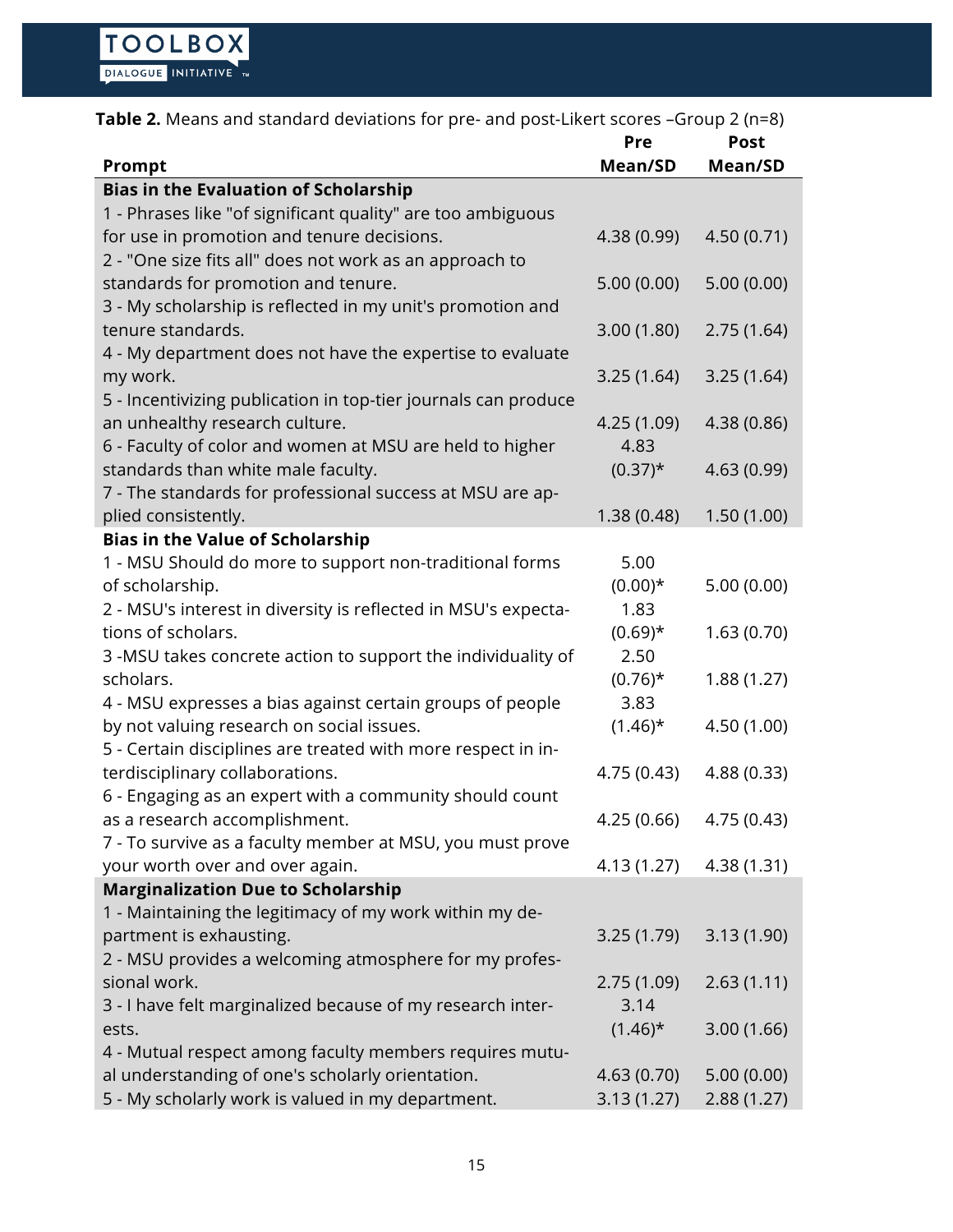**Note**: In processing the data to compute report means and standard deviations we remove blank items as well as 'don't know' and 'not applicable' responses.

\* indicates prompts that elicited 'don't know' responses that were removed for the computation of means and standard deviations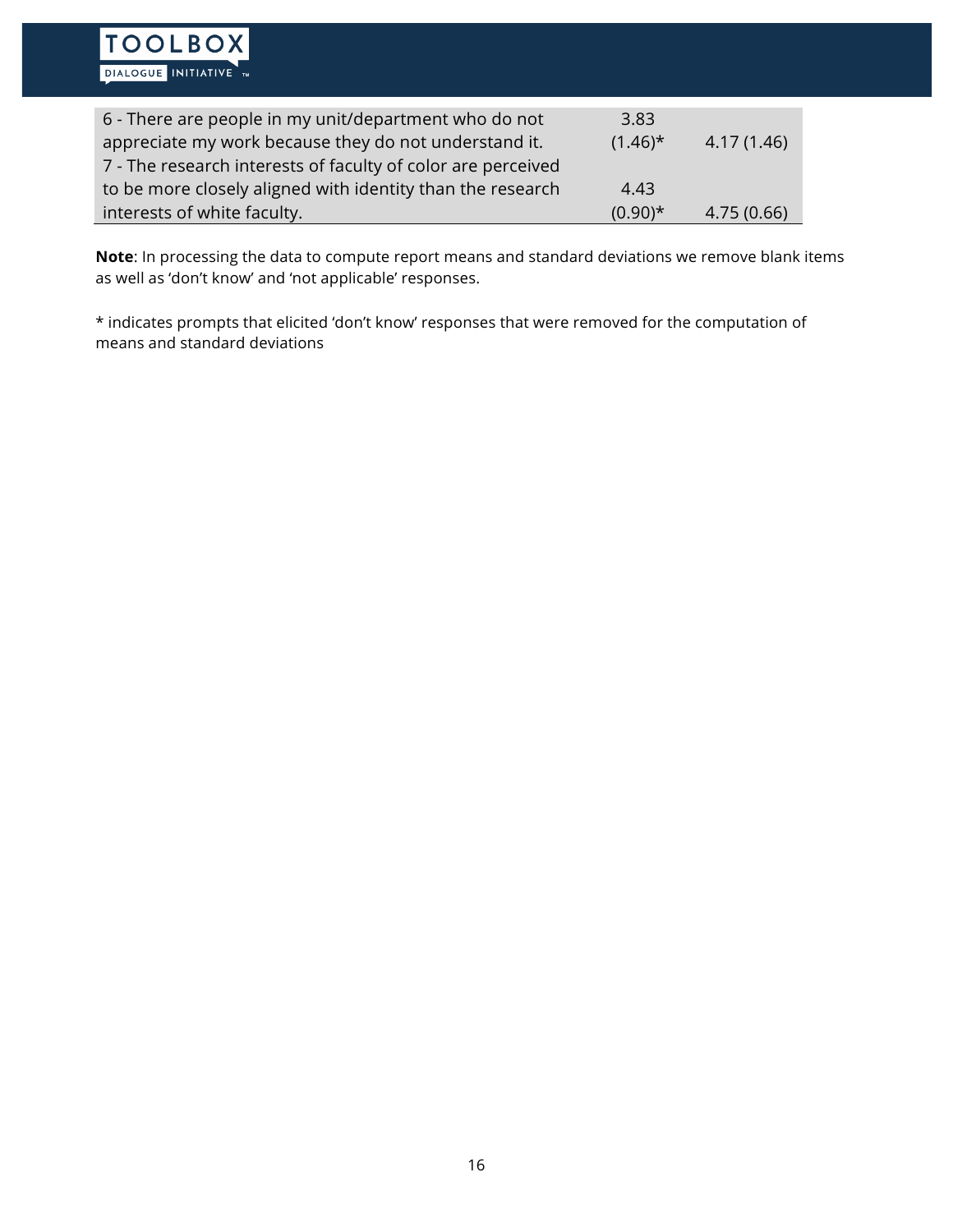## Group 3

**Bias in the Value of Scholarship** – Are some types of scholarship more highly valued than others? If so, does this disadvantage certain groups more than others?



**Fig. 7.** The mean before and after scores for the module "Bias in the Value of Scholarship" – Group 3  $(n=7)$ 

Likert scale 1=disagree, 5=agree

Note: non-response, "don't know" and "not applicable" responses have been removed for computational reasons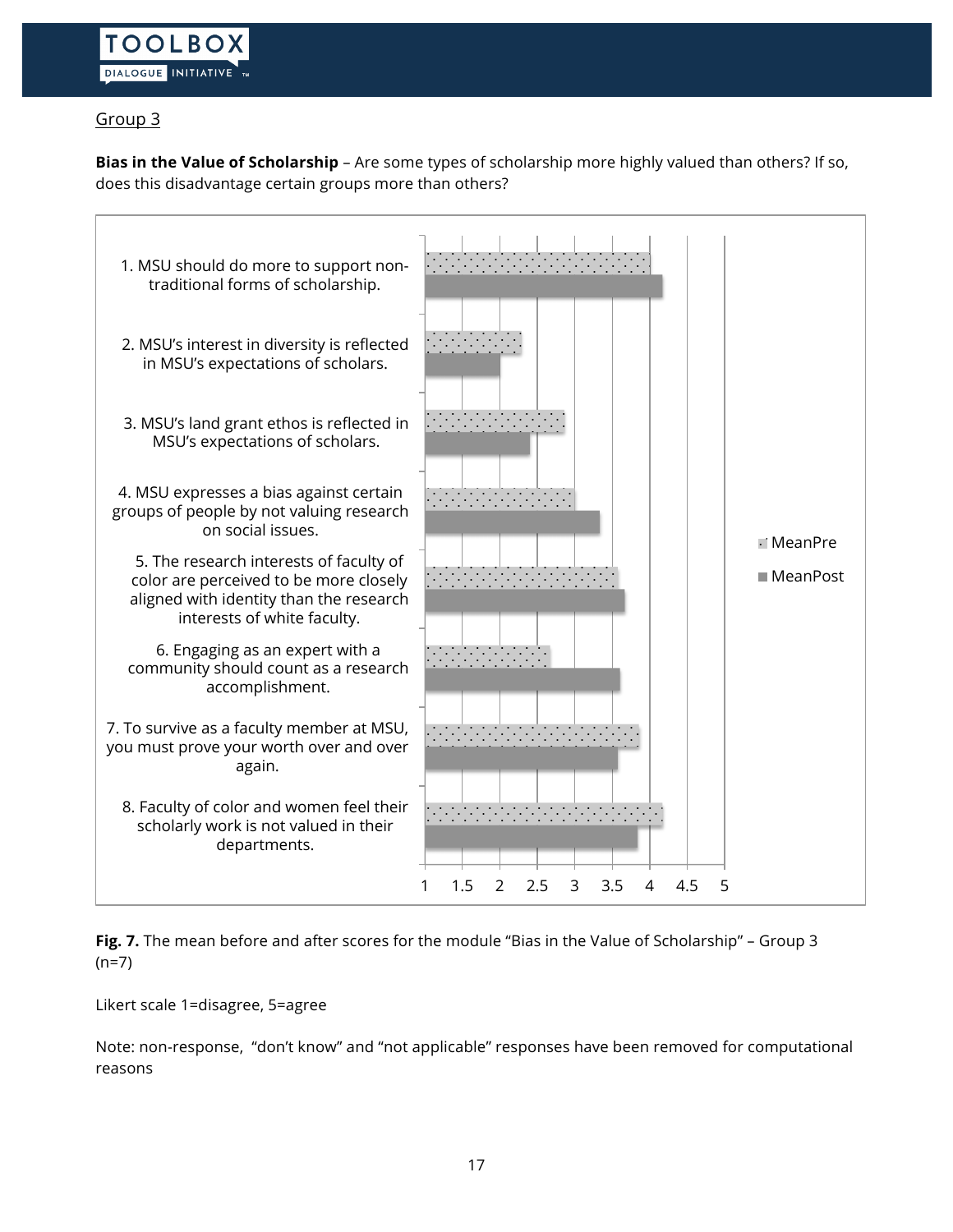## **Bias in the Evaluation of Scholarship** – Are there ways bias affects the evaluation of scholarship?

**TOOLBOX** DIALOGUE INITIATIVE M



**Fig. 8.** The mean before and after scores for the module "Bias in the Evaluation of Scholarship" – Group 3  $(n=7)$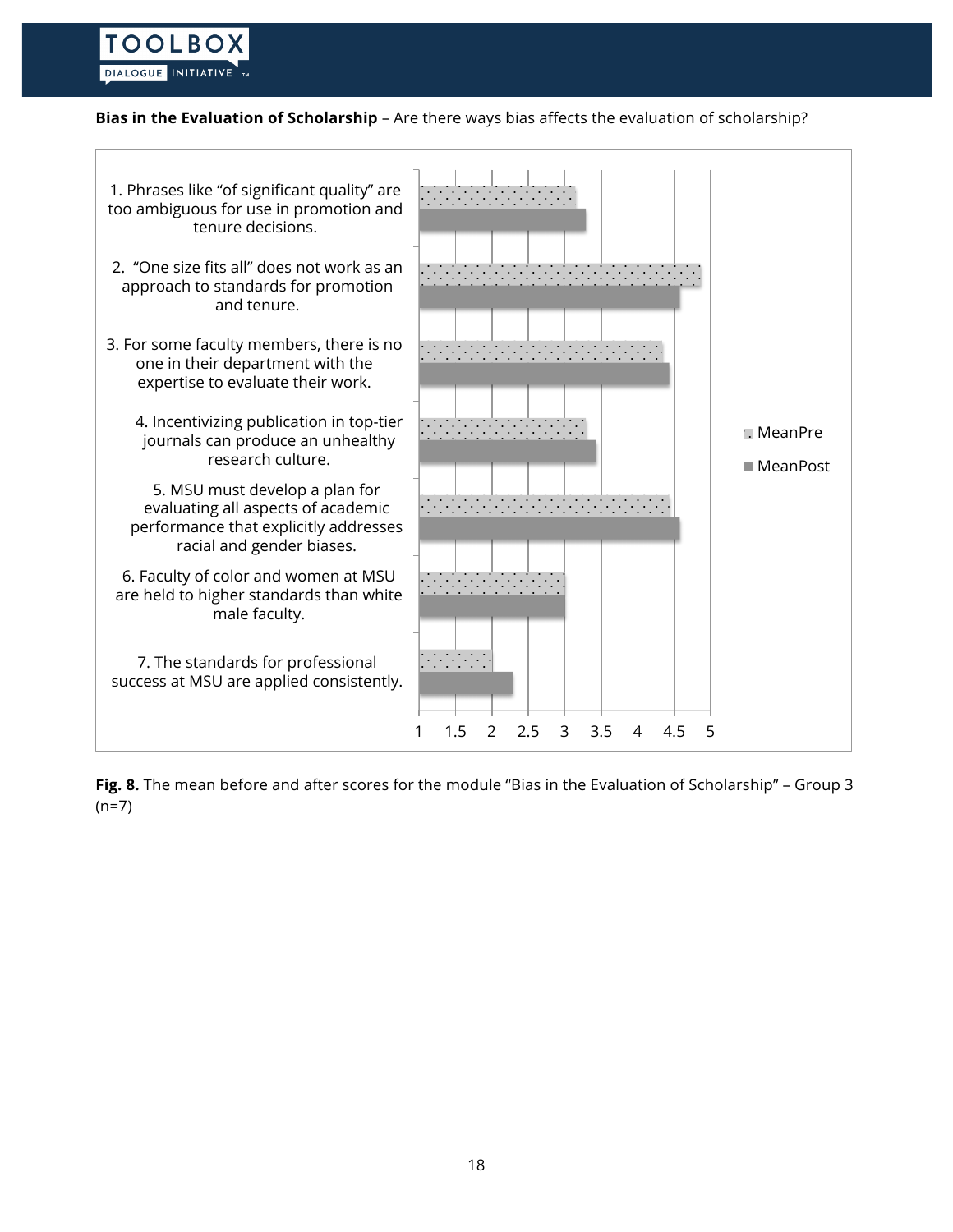### **Marginalization Due to Scholarship** – Are scholars at MSU marginalized due to their scholarship?



**Fig. 9.** The mean before and after scores for the module "Marginalization Due to Scholarship" – Group 3  $(n=7)$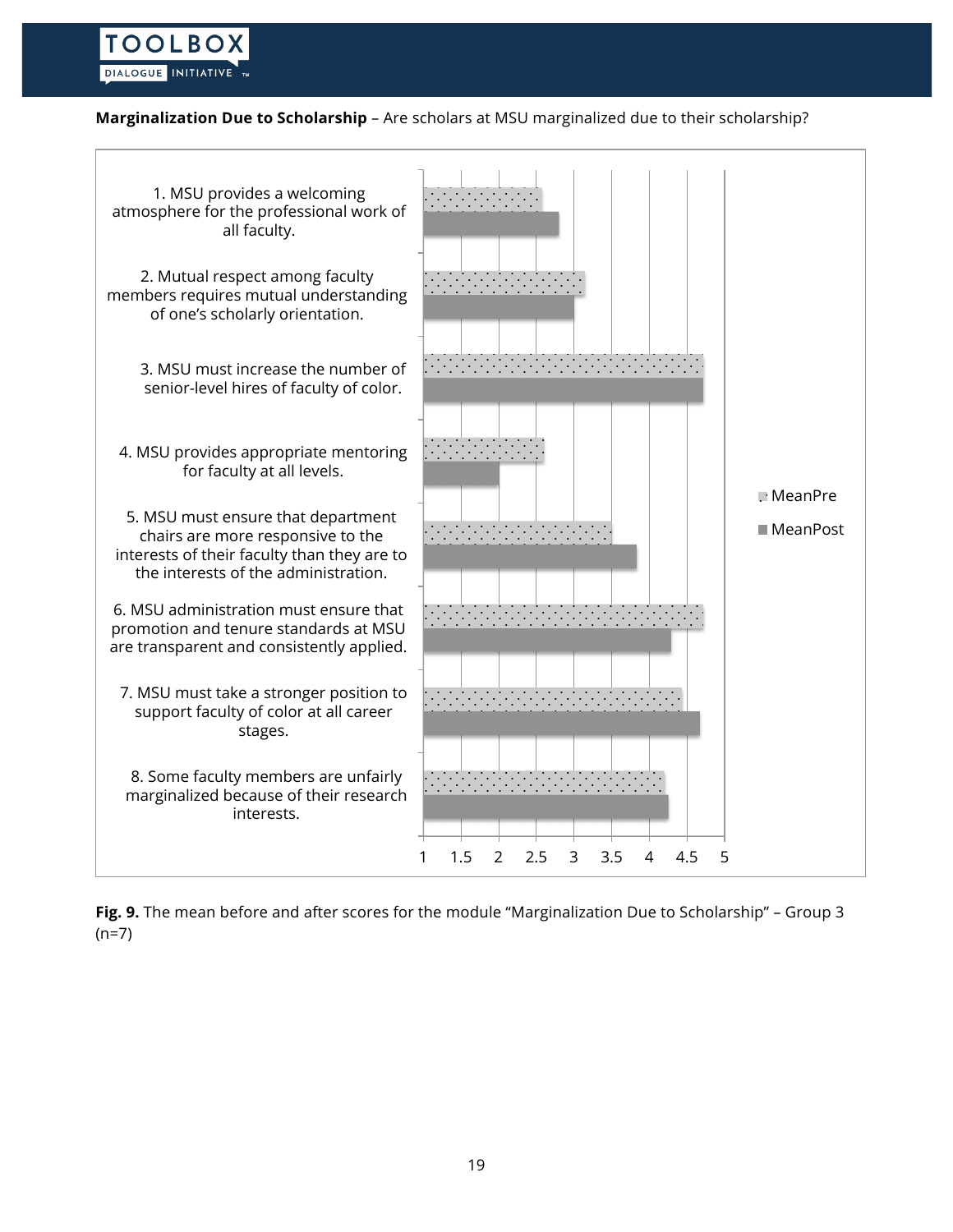| Table 3. Means and standard deviations for pre- and post-Likert scores - Group 3 (n=7)                        |                 |                |  |
|---------------------------------------------------------------------------------------------------------------|-----------------|----------------|--|
|                                                                                                               | Pre             | <b>Post</b>    |  |
| Prompt                                                                                                        | Mean/SD         | Mean/SD        |  |
| <b>Bias in the Evaluation of Scholarship</b>                                                                  |                 |                |  |
| 1. Phrases like "of significant quality" are too ambiguous                                                    |                 |                |  |
| for use in promotion and tenure decisions.                                                                    | 3.14(1.46)      | 3.29(1.39)     |  |
| 2. "One size fits all" does not work as an approach to                                                        |                 |                |  |
| standards for promotion and tenure.                                                                           | 4.86 (0.35)     | 4.57 (0.49)    |  |
| 3. For some faculty members, there is no one in their de-                                                     |                 |                |  |
| partment with the expertise to evaluate their work.                                                           | $4.33(1.11)*$   | 4.43 (0.73)    |  |
| 4. Incentivizing publication in top-tier journals can pro-                                                    |                 |                |  |
| duce an unhealthy research culture.                                                                           | 3.29(3.29)      | 3.43(1.40)     |  |
| 5. MSU must develop a plan for evaluating all aspects of                                                      |                 |                |  |
| academic performance that explicitly ad-dresses racial                                                        |                 |                |  |
| and gender biases.                                                                                            | 4.43 (0.49)     | 4.57 (0.49)    |  |
| 6. Faculty of color and women at MSU are held to higher                                                       |                 |                |  |
| standards than white male faculty.                                                                            | $3.00(0.58)$ *  | $3.00(0.58)$ * |  |
| 7. The standards for professional success at MSU are ap-                                                      |                 |                |  |
| plied consistently.                                                                                           | $2.00(0.82)$ *  | 2.29(1.03)     |  |
| <b>Bias in the Value of Scholarship</b>                                                                       |                 |                |  |
| 1. MSU should do more to support non-traditional forms                                                        |                 |                |  |
| of scholarship.                                                                                               | 4.00 $(0.82)$ * | $4.17(0.90)*$  |  |
| 2. MSU's interest in diversity is reflected in MSU's expec-                                                   |                 |                |  |
| tations of scholars.                                                                                          | 2.29(0.70)      | 2.00(0.76)     |  |
| 3. MSU's land grant ethos is reflected in MSU's expecta-                                                      |                 |                |  |
| tions of scholars.                                                                                            | 2.86(0.64)      | $2.40(0.49)$ * |  |
| 4. MSU expresses a bias against certain groups of people                                                      |                 |                |  |
| by not valuing research on social issues.                                                                     | $3.00(0.58)$ *  | $3.33(0.47)$ * |  |
| 5. The research interests of faculty of color are perceived                                                   |                 |                |  |
| to be more closely aligned with identity than the research                                                    |                 |                |  |
| interests of white faculty.                                                                                   | 3.57(0.90)      | $3.67(0.75)$ * |  |
| 6. Engaging as an expert with a community should count                                                        |                 |                |  |
| as a research accomplishment.                                                                                 | $2.67(1.37)^*$  | 3.60 $(1.02)*$ |  |
| 7. To survive as a faculty member at MSU, you must                                                            |                 |                |  |
| prove your worth over and over again.                                                                         | 3.86(1.25)      | 3.57(1.18)     |  |
| 8. Faculty of color and women feel their scholarly work is                                                    |                 |                |  |
| not valued in their departments.                                                                              | $4.17(0.90)*$   | $3.83(0.69)$ * |  |
| <b>Marginalization and Institutional Structures</b><br>1. MSU provides a welcoming atmosphere for the profes- |                 |                |  |
| sional work of all faculty.                                                                                   | 2.57(0.90)      | $2.80(1.17)$ * |  |
| 2. Mutual respect among faculty members requires mu-                                                          |                 |                |  |
| tual understanding of one's scholarly orientation.                                                            | 3.14(1.55)      | 3.00(1.20)     |  |
|                                                                                                               |                 |                |  |
| 3. MSU must increase the number of senior-level hires of                                                      | 4.71 (0.45)     | 4.71 (0.45)    |  |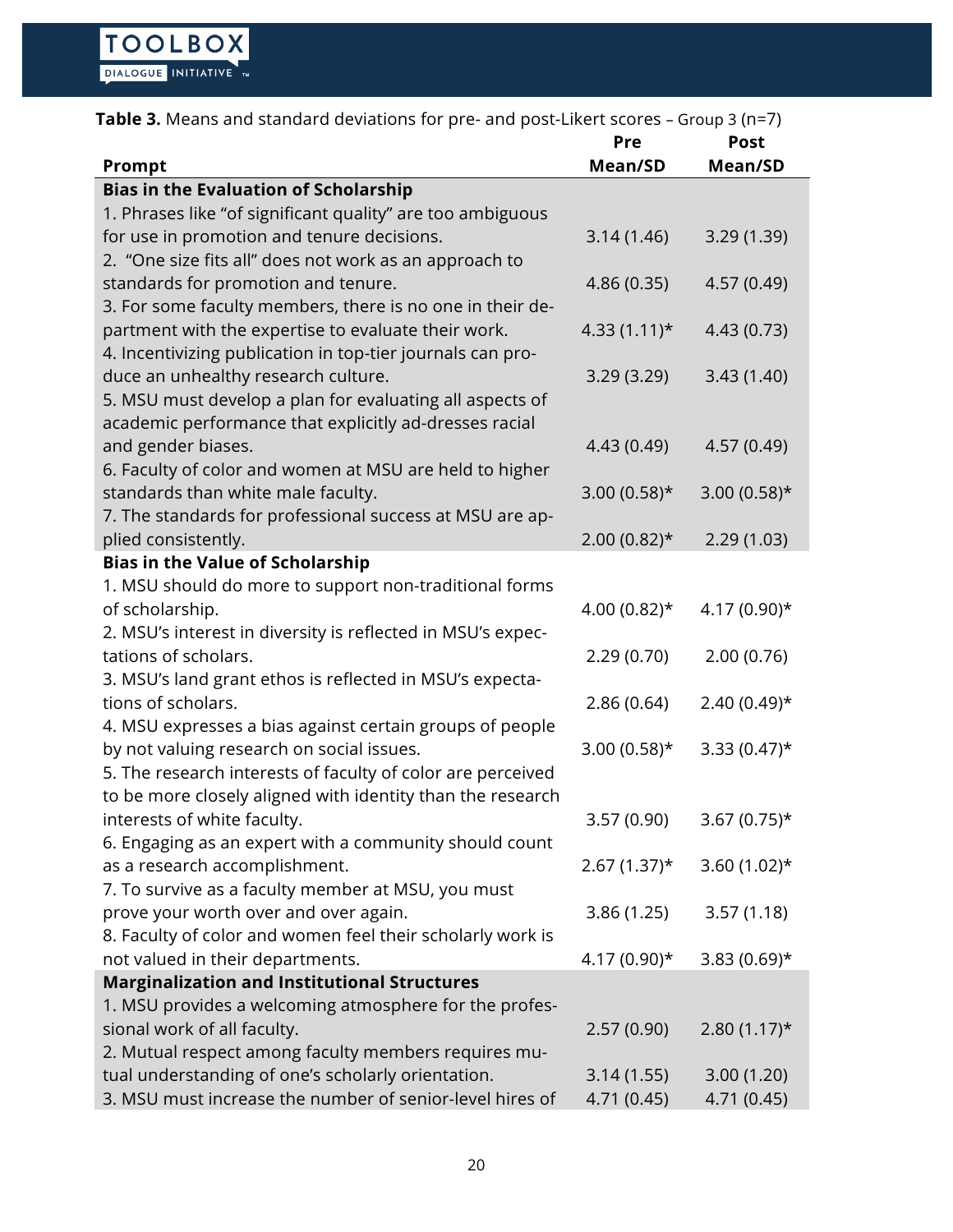faculty of color. 4. MSU provides appropriate mentoring for faculty at all levels. 2.60 (1.36)\* 2.00 (0.76) 5. MSU must ensure that department chairs are more responsive to the interests of their faculty than they are to the interests of the administration.  $3.50 (1.38)^*$   $3.83 (0.37)^*$ 6. MSU administration must ensure that promotion and tenure standards at MSU are transparent and consistently applied. 4.71 (0.45) 4.29 (1.03) 7. MSU must take a stronger position to support faculty of color at all career stages. 4.43 (0.73) 4.67 (0.47) 8. Some faculty members are unfairly marginalized because of their research interests.  $4.20(0.40)*$   $4.25(0.43)*$ 

**Note**: In processing the data to compute report means and standard deviations we remove blank items as well as 'don't know' and 'not applicable' responses.

\* indicates prompts that elicited 'don't know' responses that were removed for the computation of means and standard deviations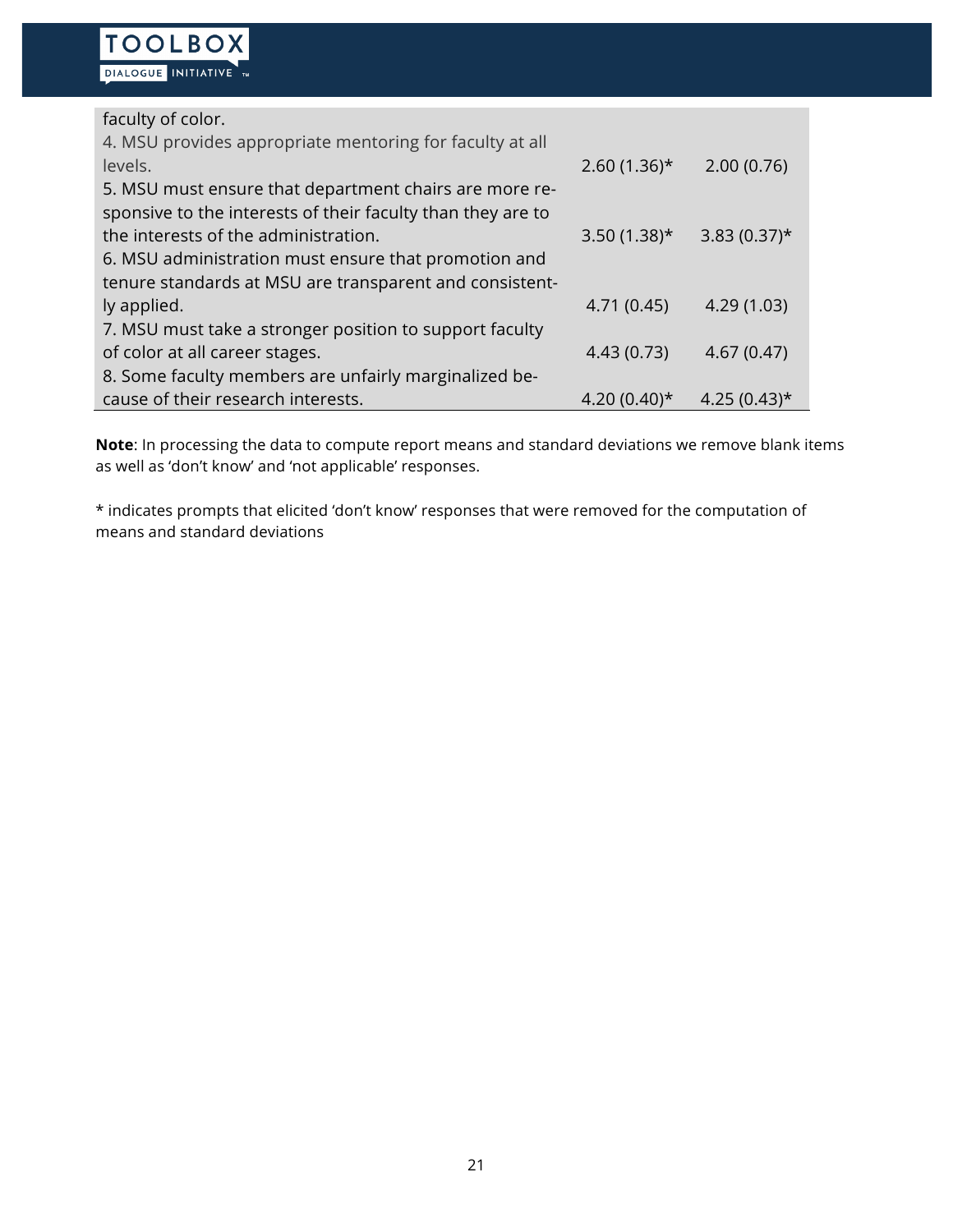# **Appendix 4 – Co-creation Activity**

Each group was split into sub-groups for the co-creation activity.

# **Group 1**

## **Subgroup 1.A**

1) We need clear, transparent, predictable, and evenly applied standards for RPT. There is too much disconnect btwn faculty & admin beliefs.

2) We need "impact," "quality," "rigor" to be broadly defined to welcome ALL types, methods, and epistemologies of research.

3) We need more & better alignment btwn annual review & RPT processes & standards

4) Recruitment rhetoric needs to match current position reality

5) We need to recognize the human biases (implicit & explicit) and complexities at play in the RPT process.

6) Alignment of individual & unit expectations

### **Subgroup 1.B**

1) Incentivize chairship: ↑ scholarship, term limits

2) Value/incentivize community engaged scholarship-Land Grant Instit.

3) ↑ alignment/transparency b/w dept./college/univ. standards

4) ↓ unilateral power structures + ↑ faculty representation in decision making

5) Incentivize chairs to ↑ knowledge + understanding of issues, train faculty, + be evaluated based on metrics related to valuing diverse scholarship

## **Subgroup 1.C**

1) Incorporate data collection + process in evaluation criteria

2) Actually value service and be more inclusive in what's considered service

3) Have chairs be more beholden to faculty's interests

## **Group 2**

### **Subgroup 2.A**

-Hire more diverse faculty

-Mentoring (more inclusive)

-Integration of diversity in strategic plan

-Retention of faculty of color

-Reevaluate teaching, research, + service + outreach in light of racial and gender biases

-Reevaluate "land grant" concept. Public acknowl. of historical legacy

-Figure out how to better integrate faculty niches into  $P+T$  (etc)- $\rightarrow$ be more thoughtful during hiring process

-Address bias

-Rethink about whether faculty are able to evaluate minority research

-Networking support

## **Subgroup 2.B**

1) Mentorship Important